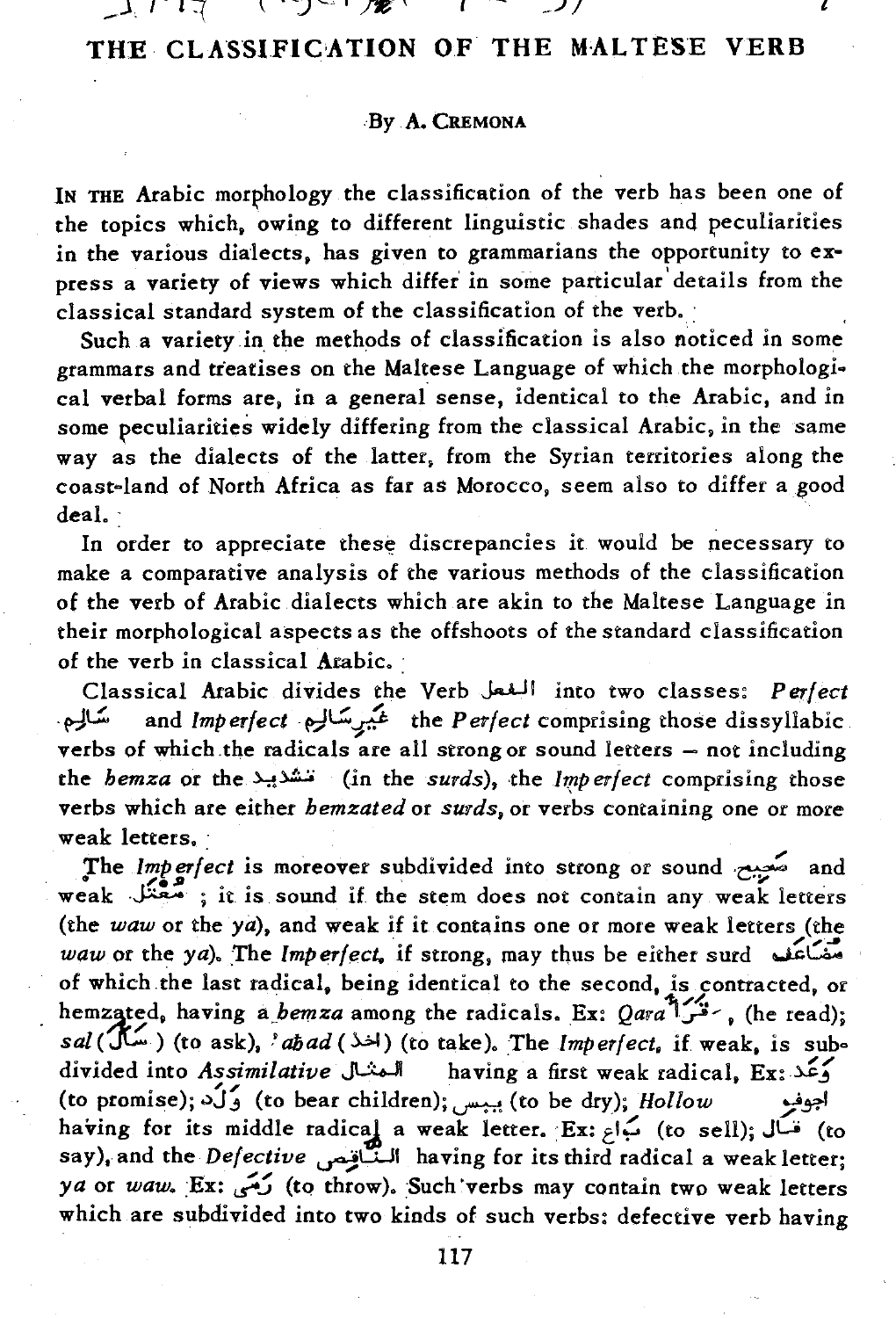a second and a third weak radical *(el-lafifu el maqrunu)*; Ex: شَوَى (to roast). u~ (to fold); defecti~e verb having a first and a third weak radical *(elo lafifu el-mafruqu*), Ex: وَعَلَىٌّ (to trample) وَعَلَىٌّ ; (to preserve, to guard).

(

These are said to be *doubly weak.* 

A third kind of such verbs *is* also included: verbs which have both a *hemza* and the other two a *waw* or a *ya* among their radicals and those in which the three radicals are a *waw* or a ya. Such verbs are said to be trebly weak. Ex: واوج, (to betake oneself to, to repair)

The following synoptical table will show at a glance the above-mentioned classification in all its details.

## TABLE A

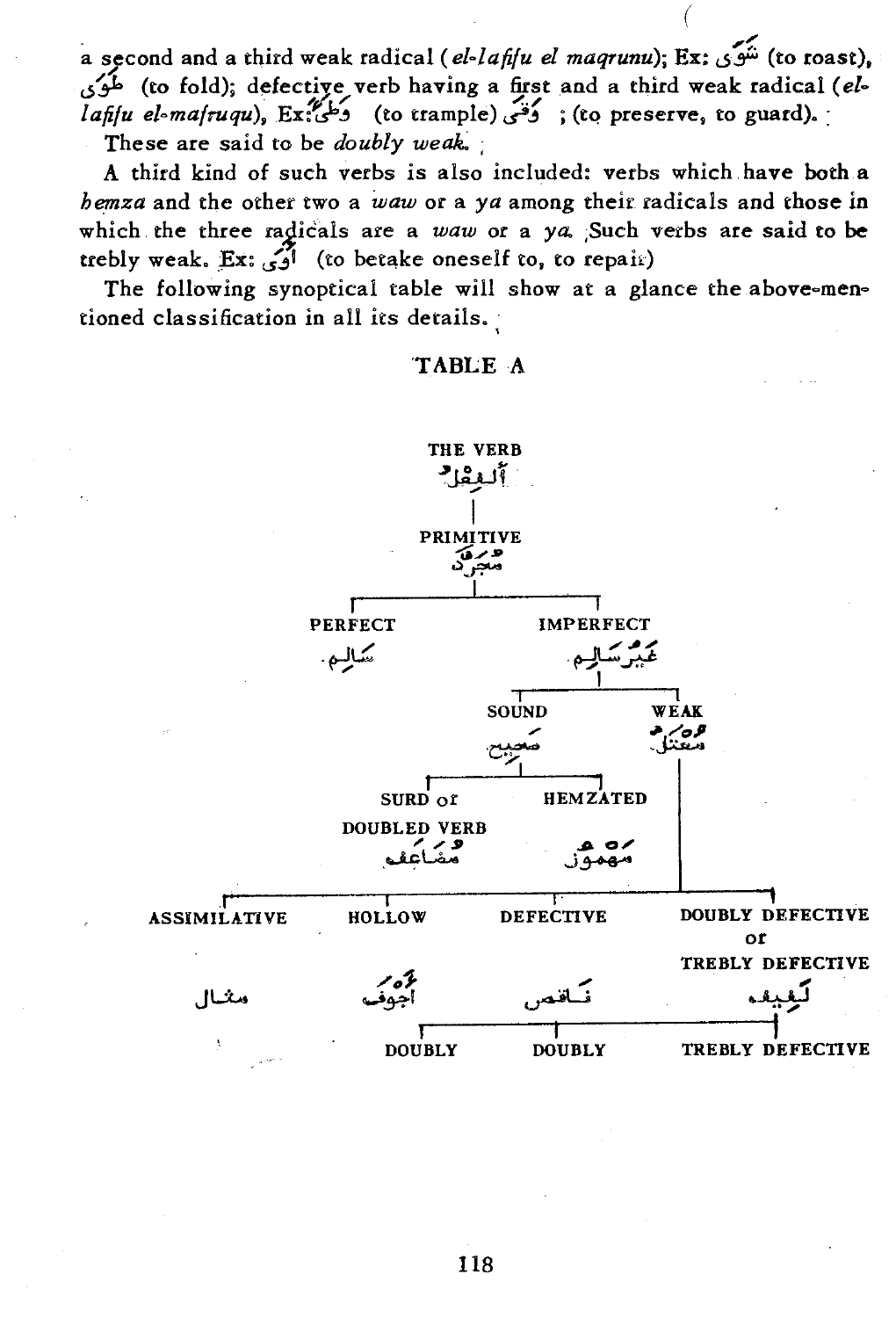Some Arabic Grammars adopt a simpler, more synthetical classification of the verb. Wright's Grammar of the Arabic Language (translation from the German of Caspari} divides the above classification into the following classes:

*Strong verbs are those of which all the radical letters are strong, the surds* or 'doubled~ verbs *{verba mediae radicalis geminatae}* are included in the strong verbs. Weak verbs are those of which one or more than one of the radical letters are the sounds waw or ya. A verb having an *alif hamzated* for one of its radicals, or belonging to the class *mediae radicalis*  geminatae (surds) is designated as *sabib*; whilst verbs free from any defective radical are called *sound* verbs corresponding to the Arabic designation of *salim*; but some grammarians treat *sahib* and *salim* as synonyms.; (Cfr. Wright. Vol. I, paras: 82, 83 Rem.).

Elsewhere in Wright's Grammar Vol. I (paras: 128-9) the *Weak* verbs are subdivided into (a) Verbs having a moveable *alif* or a *hemza*, the weakest of the gutturals, especially styled *verba hemzata'* {hemzated verbs}; {b} and verbs having among their radicals a *waw* and a *ya*. These are more particularly *weak* verbs. Strictly speaking, however, the Arab grammarians do not reckon the *verbsbemzata* among the *weak verbs.* :They restrjct this appellation to those containing a *waw* and a  $ya$ .

*Weak* verbs in Arabic may have two or three weak letters as: waqa(y). (to preserve, to guard),  $r a(y)$ , (to see),  $' a w a(y)$ , (to betake oneself to), i.e., doubly or trebly *weak verbs.* 

Following the classification of the Verb in the Grammar of classical Arabic, the Maltese Verb may be *in a more simplified* and *synthetical way*  classified as follows:

Sound and Weak Verbs: The Sound verbs are those, the radicals of which are all strong sounds, whereas the Weak verbs are those, broadly speaking, of which one or more of their radicals are weak sounds.

A Surd verb which in Arabic is classified as *Imperfect* sound verb (sa*biQ)* should, therefore, be included under the strong verb differing 'from the *Perfect* strong verb in its structural mono-syllabic characteristic. Originally such. a verb must have had a' disyllabic form of structure, the vowel between the last two letters being dropped and the second radio cal joined with the third which in Arabic is marked with.  $\mathcal{L}_{\text{max}}$ . The surd verb is therefore often described by grammarians as *Doubled Verb.* 

In classifying the strong or sound Maltese verb, an exception has been made in the *Tagbrif fuq il-Kitba Maltija*, published by the Society of Maltese Writers (1924) as regards verbs having *c*, as a third quiescent radical, such verbs being reckoned as *weak* in view of the weakness of the said radical  $\epsilon$  which, in some verbal inflections, changes into ya.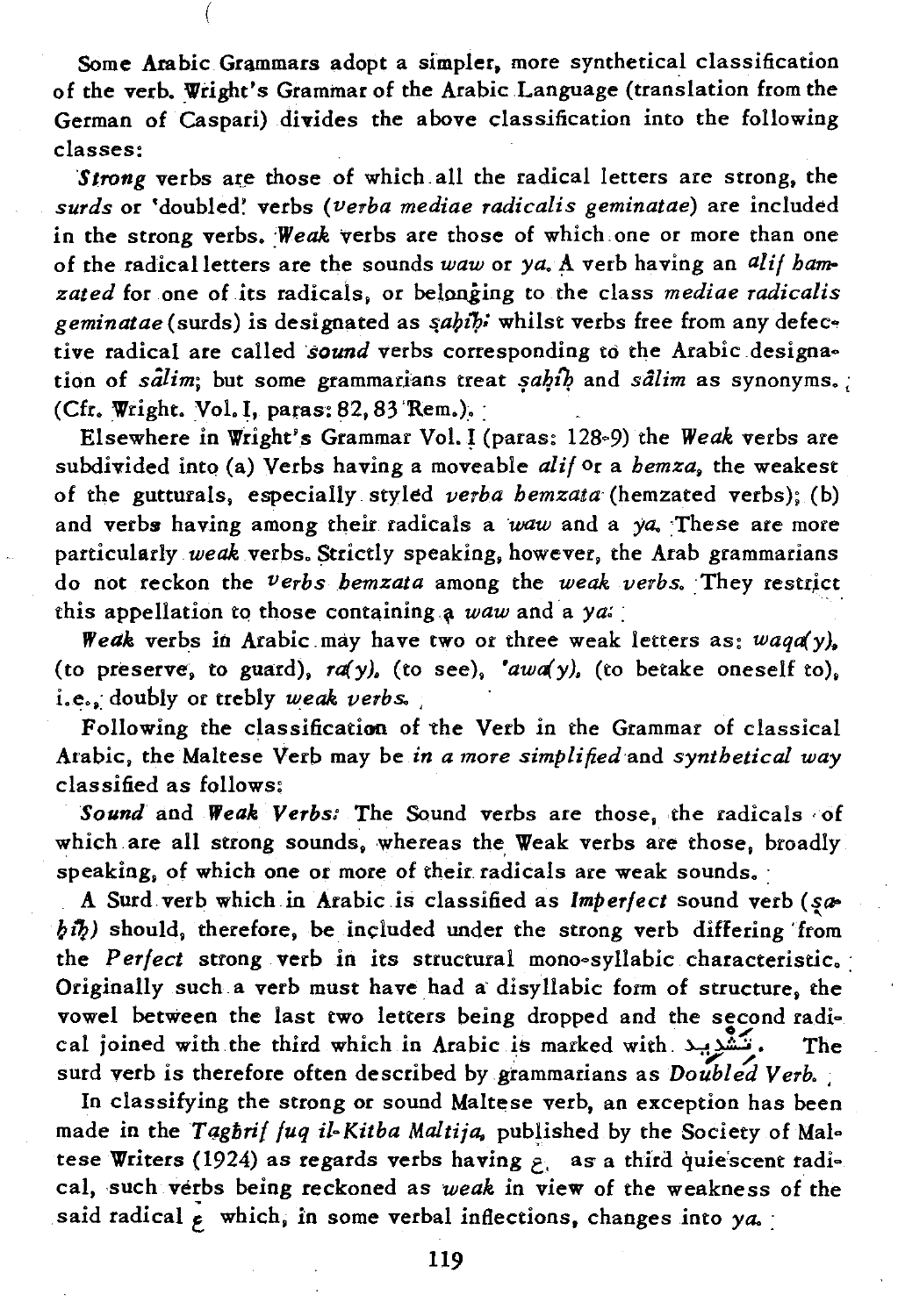E.F.~utcliffe's in his *Grammar of the Maltese Language* (1936) classifies such verbs with the *weak* verbs, most probably in this particular .instance following the views of the compilers of the *Tagbril*.

(

Although as one of the members of the Society's Commission entrusted with the drafting of the orthographical and grammatical rules, I was mainly responsible for the compilation of the *Tagbrif fuq* il~Kitba *Maltija.*  embodying the principles of the rules of Maltese Morphology, in revising the classification of the Maltese Verb in my Maltese Grammars *(Tagblim*) *fuq* il~Kitba *Maltija,* 1st and 2nd Books) published in 1936 and 1938 respectively, with further editions, I included the verbs with a final  $\varphi$ . orthographic ally indicated by' with the *strong* or *sound* verbs, :

My opinion that such verbs should be treated as *sound* verbs is based on the following morphological facts: (a) the: *t,* though silent, is not a *weak* letter, though.in Maltese it may be regarded as the weakest among the *strong* sounds; grammarians of the Arabic language define the weak verbs as strictly those of which one or more radicals are either a *waw*  or  $ya$ ; (b) as the permutation of  $\epsilon$  into  $\zeta$  occurs only in the 1st and 2nd persons, singular and plural of the Perfect Tense and not throughout the inflection of the verb, such verbs should be considered as anomalous strong verbs rather than weak verbs. If such verbs were considered as *weak* they would not have any other parallel pattern in Maltese to justify a departure from the ordinary classification of *strong* verbs. They are not the reverse case of the *weak* Mahese verbs *laqa'* and *baqa'* which have changed throughout their verbal inflections the last radical  $\zeta$  into an  $\zeta$ and have become in Maltese *strong* verbs, though originally; they, belonged to the defective verbs.'

Such participial form as *maqtul* (killed) is the grammatical pattern of past participles of verbs with a final  $\epsilon$ . Cfr. *merfugh* (raised) from *rafa'* (to raise); *milqugb* (received, welcomed, emertained) from *laqa'* (to receive, entertain, etc.) whereas the corresponding participial form with a final ya (or *waw*) has for its grammatical pattern the form  $\text{merbi}(i)$  from  $\text{refid}(i)$  (to let go, to give up, etc.) the last *ya* being absorbed by the long vowel  $i<sub>s</sub>$ reappearing with the feminine suffix *a* in *merbija*. Such participial form is characteristically the grammatical pattern of *weak* verbs with final *ya.*  Cfr.  $mithupb$  (thrown) from  $tafa'$  (to throw) vis-a-vis  $mith(j)$  (extinguished) from *tefa* (to put out the light) with a final ya.

Before the publication of the *Gbaqda's Tagbrif fuq il-Kitba Maltija,* we find but very slight traces of the classification of the Maltese Verb in . Maltese Grammars. Neither De Soldanis' grammar and M.A. Yassalli's two grammars (Latin and Italian editions) nor Panzavecchia's and F. Vella's grammars contain the slightest system of classification according to the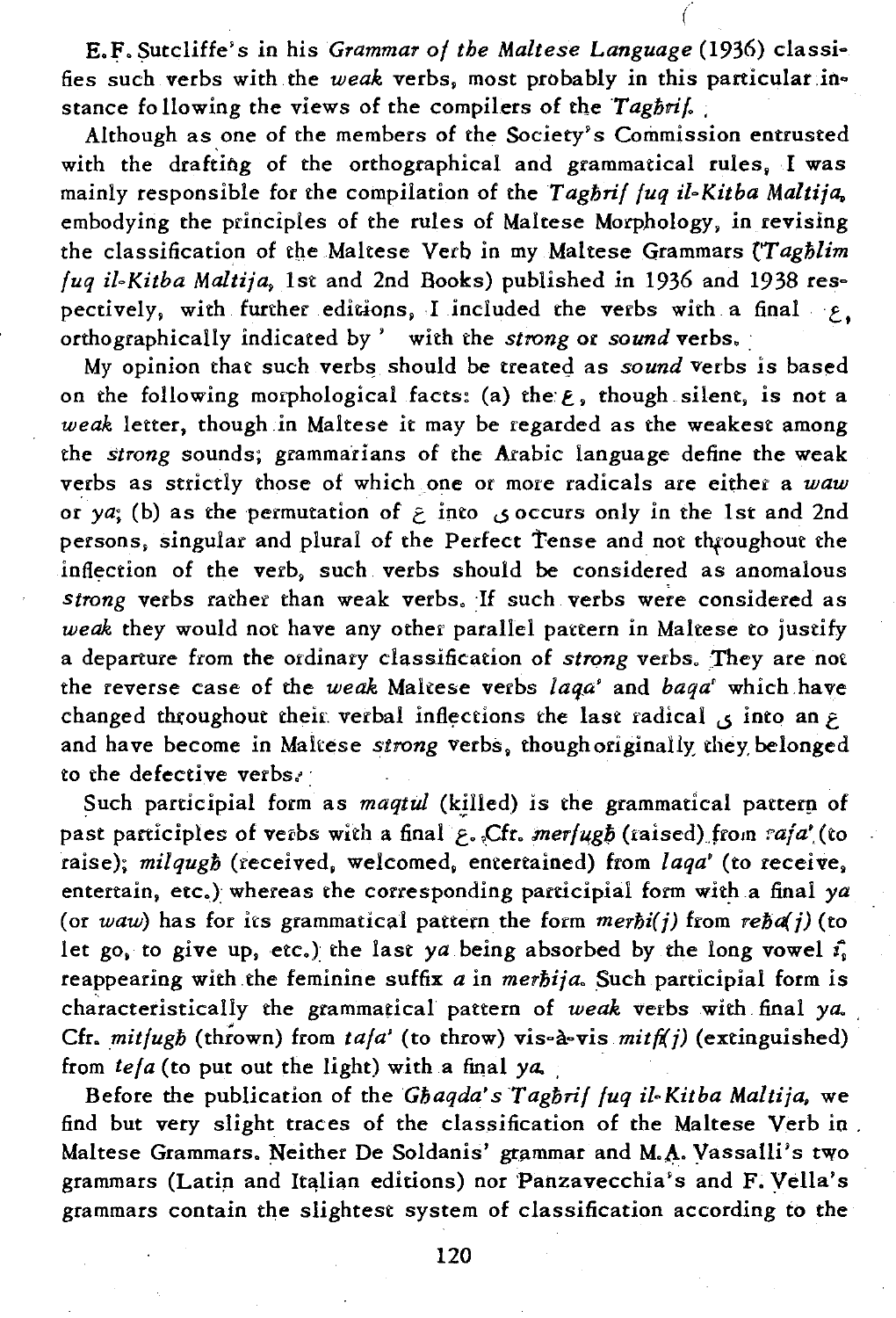nature of Maltese Verbs. In Panzavecchia's Grammatica della Lingua Mal*tese* (1845) Maltese verbs with weak radical letters are completely ignored, and such verbs of the type *wasal, dar, mexa* are unscientifically considered as defective, because their stems, in the opinion of the author, do not consist of three radical letters, the *waw* and the *ya* being considered as vowels.

The classification of the verb, as generally dealt with in all Semitic text books particularly Arabic, to which Maltese morphologically is very akin, obviously, for practical purposes, does not seem to have been appreciated in Panzavecchia's Grammar, the division of verbs in classes being based only on the basis of the vocalization of the stems with respect to their different conjugations. :

G. Vassallo in his treatises on the Maltese Orthography based on Maltese phonetics and morphology, published under the titles *Il-Muftieh tal-Kitba Maltija* (J9tO), *L'Ortografia Maltese* (1928), *Jt-Tieni Muftiel) tal-Kitba Maltija* (1931) and *The Cathecism of the Maltese Orthography* (1932), deals with the inflection of the verbs without not even defining the nature of the verbal roots, hence he omits entirely the classification of the Maltese Verb. The same omission may be noticed in B. Roudanovsky's *Maltese Pocket 'Grammar* (1910) and *Quelques Particularites du Dialecte Arabe de Malte* (1911).:

No systematic classificatipn of the Maltese Verb as detailed in classical Arabic is given in Clio's (alias Dr. G. Micallef, a Maltese scholar) *Lessons on Maltese Grammar* which were published in instalments in the *Malta Chronicle and Imperial Services Gazette* (1935-6), such classification being obviously, in the opinion of the author, of no substantial importance in so far as the morphological and inflexional nature of the Maltese Vetbs *is* considered in comparison with Arabic Grammar. :

The *Taghrif fuq il-Kitba Maltija* was the first attempt as a first text book of Maltese spelling and grammar to provide, although with some imperfect grammatical details, an elementary system of the classification of the Maltese Verb. The main object in the compilation of this book, according to the terms of reference of the *Ghagda's* Commission (1920), was to establish on the basis of morphological rules, a standard book of reference for a uniform Maltese spelling to be adppted by the Maltese writers. Under these circumstances, the Commission's report outlining views on the matter was not intended to satisfy scientific grammatical details of a rather complicated nature. In the *Taghrif fuq il-Kitba Maltija* verbs are grouped into. two main classes; the sound verb *(shib)* comprising the uiradical verbs with.a short light accent of the pattern *qatel* and the *defective* verb *(nieqes)* comprising five kinds of verbs, i.e., (a) the monosyllabic *(surds)*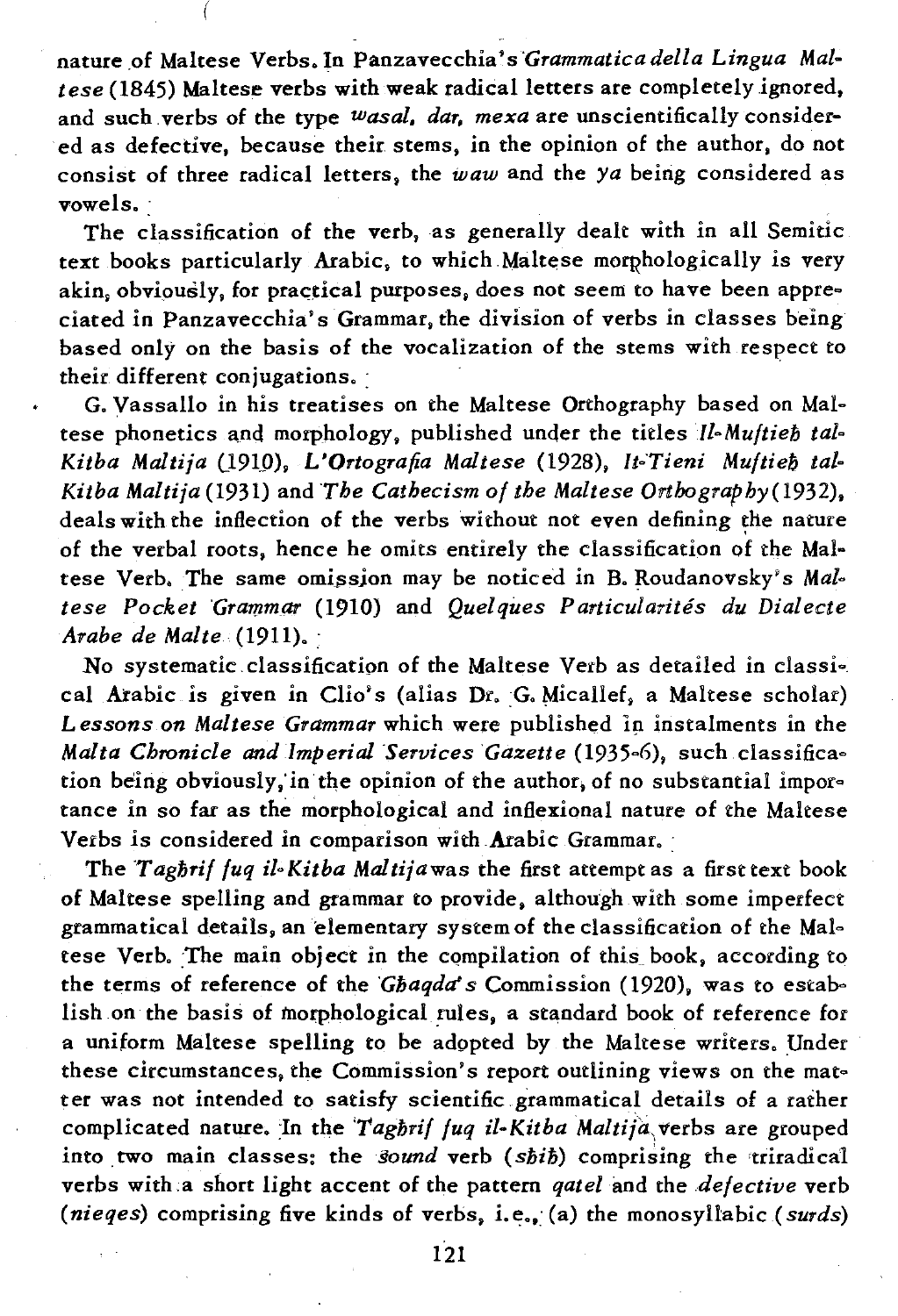verbs with a reduplicated second radical letter, characterized by a stressed short accent; (b) the hollow verbs with two consonants and a vowel of prolongation between them; (c) verbs with a first radical *w* called assimilative verbs like *wizen* (he weighed); (d) verbs with a third radical weak letter *ya* or *waw* or an *alif* which is never represented in the Maltese alphabet, and (e) verbs with two weak radical letters. Ex: *xewa*, ghewa.

(

The word defective *'(nieqes)* is used in lieu of the more acceptable description *weak,* The striking discrepancy in the classification of these verbs lies in the inclusion of the *Surds* which are admittedly considered' by all authoritative grammarians of the Arabic Language as *Imperfect, , Sound Verbs, with the exception of Sapeto who, in his Grammatica dello Arabo Volgare* (1860) includes the *surds* in the list of the *weak* verbs owing, to their irregular or anomalous form, though they do not contain *weak* letters. Their inflections in the Perfect Tense follows that of the verbs with a weak third radical by analogy, and the compilers of the *Tagbrif.* besides following Sapeto's classification of the verb, must have been unduly influenced by such analogy. {See Bibliography at p. IX in the *Tagbrif fuq il-Kitba Maltija*)

As already pointed out, no proper classification of verbs appears to have been given in former Maltese grammars.

The *Multieh tal-Chitba Maltija* (Key to the Maltese Orthography) by G. Vassallo (1902) enumerates, without classifying, the kinds of triliteral primitive verbs, i.e., the regular triliteral verbs, including the assimilative verbs (with a first radical *waw*); verbs with a third radical j (yq), and the *surds*, and finally the monosyllabic verbs with a long vowel, known as verbs of the 9th form and which in Vassallo's book pp. 58-9, are wrongly included with the Primitive Triliteral Verbs. My *Manual of Maltese Orthoe graphy and 'Grammar* (1929), published to provide Government officials with a practical test handbook for learning Maltese Spelling according to the system then obtaining in such ,Government Departments as were using the official Maltese orthography, does not contain any classification of verbs, but divides the Primitive form of the Maltese verb according to the roots existing in the verbal ground-form, considering that the compilation of the book had for its main practical aim the building up of elementary rules for the grammatical spelling of Maltese.

Besides grammars and manuals of Maltese orthography, one must note that some lexicographers, particularly authors of etymological dictionaries, have, in their introductory notes, dealt with basic principles and rules of Maltese Grammar. Of these are worth mentioning the following lexicons and philological works: *Vocabolario della Lingua Maltese preceduto da un Compendio dellastessa Favella* (1903) *by* Antonio Emanuele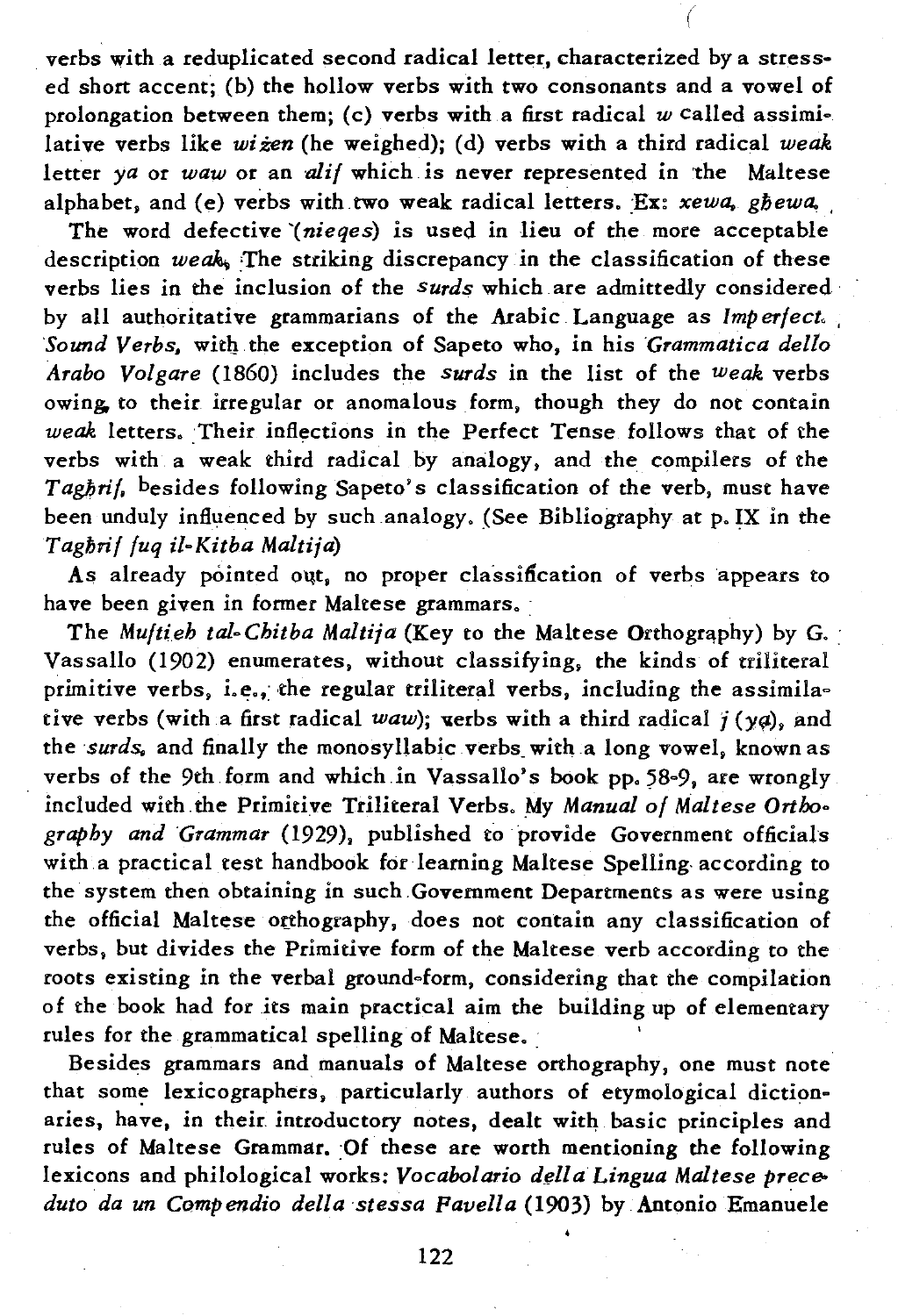Caruana; Dizionario Maltese-Arabo-Italiano con una Grammatica comparata Arabo-Maltese by D. Giuseppe Barbera (Vol. I, 1939-xvii) and *Malta Cananea ossia lnvestigazioni* Filologico-Etimol~giche *nel Linguaggio Maltese*  by Annibale Preca (1904).

Caruana's system of classification of verbs under the designation of 'forms' is not based on any recognized grammatical or scientific principo les, the paradigms of such classification consisting of nine 'forms' on the following patterns: *kiteb, wasa/. medd, mela, kewa, rtab. qam, ta* and *garben*. The classification, as shown by these patterns, does not in any way correspond to that of the standard system followed by Arabic and Maltese grammarians. Barbera's synoptical table of the classification of the verb under an Arabic designation as shown in his introductory treatise (under the heading *'Grammatica)* of his Dictionary, may be considered as the most acceptable classification only from an academical point of view as it is to a certain extent based on the classification of classical Arabic, but it is far from applicable to the dialectal verbal patterns of Maltese.

Preca in the *Prolegomena* of his *Malta Cananea* deals with the classifio cation of the Maltese verb dividing its different kinds into *categorie* or classes, without, however, following the methodical division of either the classical classification of the Arabic Language or of its dialects, though it is implicitly admitted that the structure and morphological development of the Maltese verb is characteristically Arabic. Thus Preca divides the Maltese verb into the following five classes: 1st Class: Pattern: *Qatel*  which is called *Perfect* or *Sound verb.* 2nd Class: Pattern: *Rema, jarmi,*  which.is called *Defective* verb. :3rd Class: Patterns: *Miet. imut* and *sab. isib*, which are called *Concave* verbs. Preca notes that the 2nd radical in Arabic is a ya, a waw or an *Alif.* 4th Class: Pattern: Temm which is called *surd* verb. 5th Class: (quadrilateral verbs) divided into two subclasses: (a) Pattern:  $TeFTeF$  (duplicate biliteral) which is called (in Hebrew and Arabic) *Reduplicated.* (b) Pattern: *Har-BaT* (consisting of two different biliteral roots).

Preca adds other verbs of a *heteroclite* nature: verbs with hypothetical *Alif* or with an *Alif* and a *Y;* Patterns: *lbber,* (root ABR); *ibbies* (root ABS); *emmen* (root AMN); etc.

Preca ends his list of the classification of Maltese verbs with other patterns which, he considers as of a heterogeneous nature owing to the presence of the *waw* as one of the radicals of the verbal stem either as an initial or as a medial radical. Such are patterns belonging to (a) verbs with initial waw as in wasal, waqaf, etc., which grammarians usually include in the class of *Assimilative* verbs: (b) verbs with formative waw denoting a causative action, corresponding to Hebrew Conjugation *Hiph'il*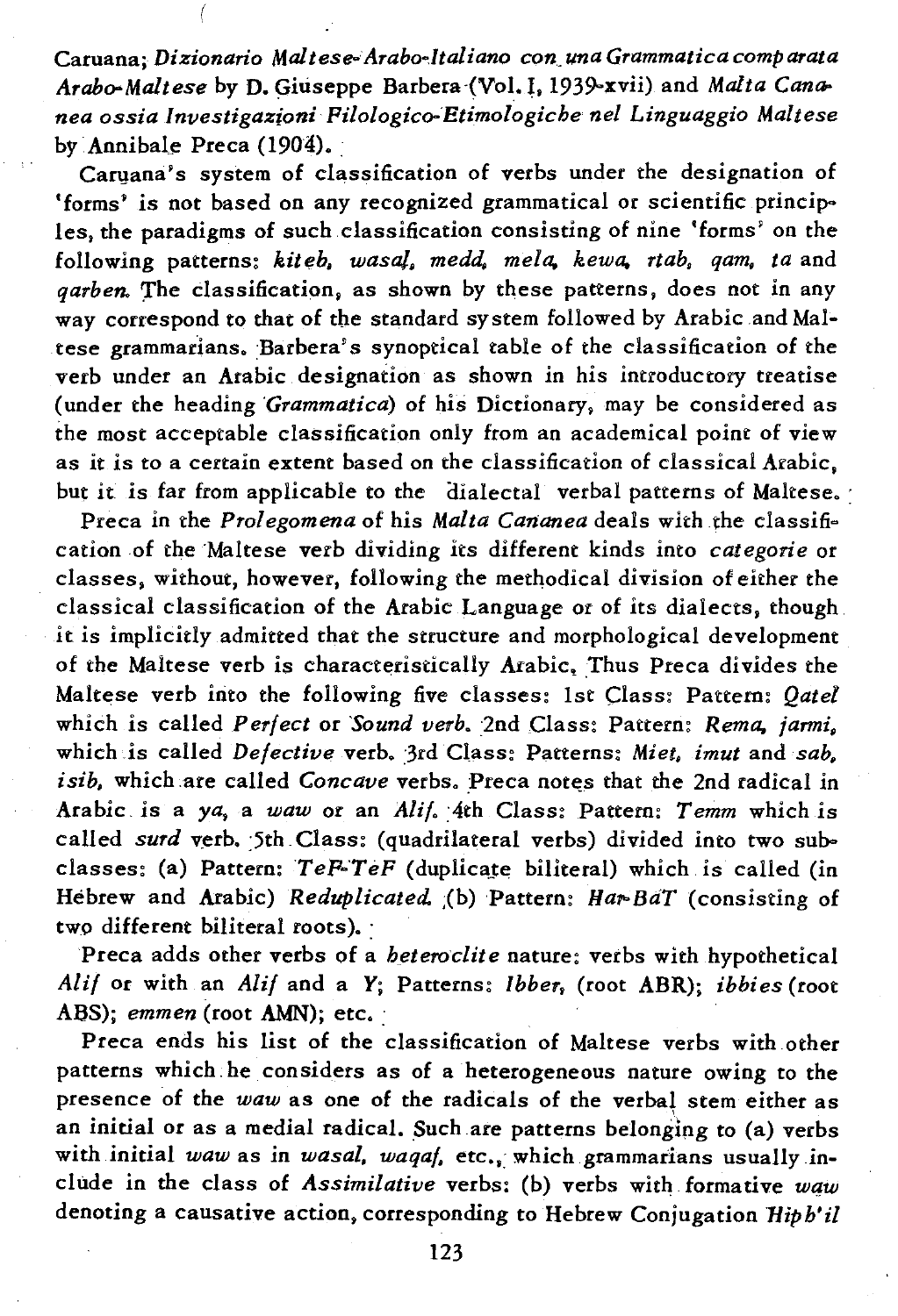as in wennes, wera, wemmen, which grammarians usually describe as derived from a primitive root with a change of a hemzated *Alif* into the weak *waw.\_,* 

Whereas Preca compares with an admirable and particular way the Maltese verbal Forms with those of the Arabic Language and points out their morphological similarity *in* structure and meaning, he practically ignores the applicability of the Classification of Arabic Verbs in his grammar. :

My *Tagblim fug il-Kitba Maltija* (2nd book) consisting of lessons on Maltese Ortography and Grammar, published for the first time in 1938 for the Secondary and Lyceum Classes when Maltese was introduced as an obligatory subject *in* the schools, appears to. be the only grammar which has classified the verb according to the system so far followed in the best Arabic Grammar texts. The first edition of this grammar was followed by other editions and reprints, amended and revised, .

Before proceeding to show the method of classification in the *Tagblim fuq il-Kitba Maltija*, it is necessary to make a comparative study of the various methods of classification of the verb so far adopted by the grammarians of classical and spoken Arabic languages, particularly of the Arabic dialects which are spoken in the coastal lands of North Africa as well as Egypt and Syria.

One of the earliest grammars of Vulgaa Arabic is Caussin de Percival's *Grammaire Arabe Vulgaire* (1843). It deals with Arabic Dialects in the Levant and the Barbary States. Verbs in this grammar are mainly divided into *Regular* and *Irregular*, the Regular Verbs being those verbs of which the Preterite (perfect) contains three radicals of which none is a *weak* letter *(alif. waw, or ya)* or a doubled letter *(surds)* and the Irregular verbs comprising the *Surds* and the *Hemzated* verbs. In the case of the *Surds*, a *ya* is inserted in the 1st and 2nd persons of the Preterite (perfect) between the last doubled letter and the pronominal suffixes, as in Maltese and other Arabic dialects. Ex: *meddejt, meddejna, meddejtu. Weak* verbs are especially classified as *Imperfect* verbs (i.e., the *Assimilative*, *Hollow* and *Defective* verbs: verbs with the first, third or with the second and third *weak* sounds).

. J.B. Belot's *Cours Pratique de Langue Arabe* (a revised new edition 1902), (Syrian Arabic) classifies as: *sound (Salim)* the verb the radicals pf which consist of strong letters, that *is,* verbs which have not for their radicals any of the weak letters *alif. waw* and *ya.* Such verbs include the triliteral verbs of the type: *kataba*, the quadriliteral verbs ويجادى. of the form:JbJ • the *surds* of the type:.~ » the hemzated verbs, having a *hemza* as one of the radicals; the *surds* and the hemzated verbs being considered also by grammarians as sound verbs.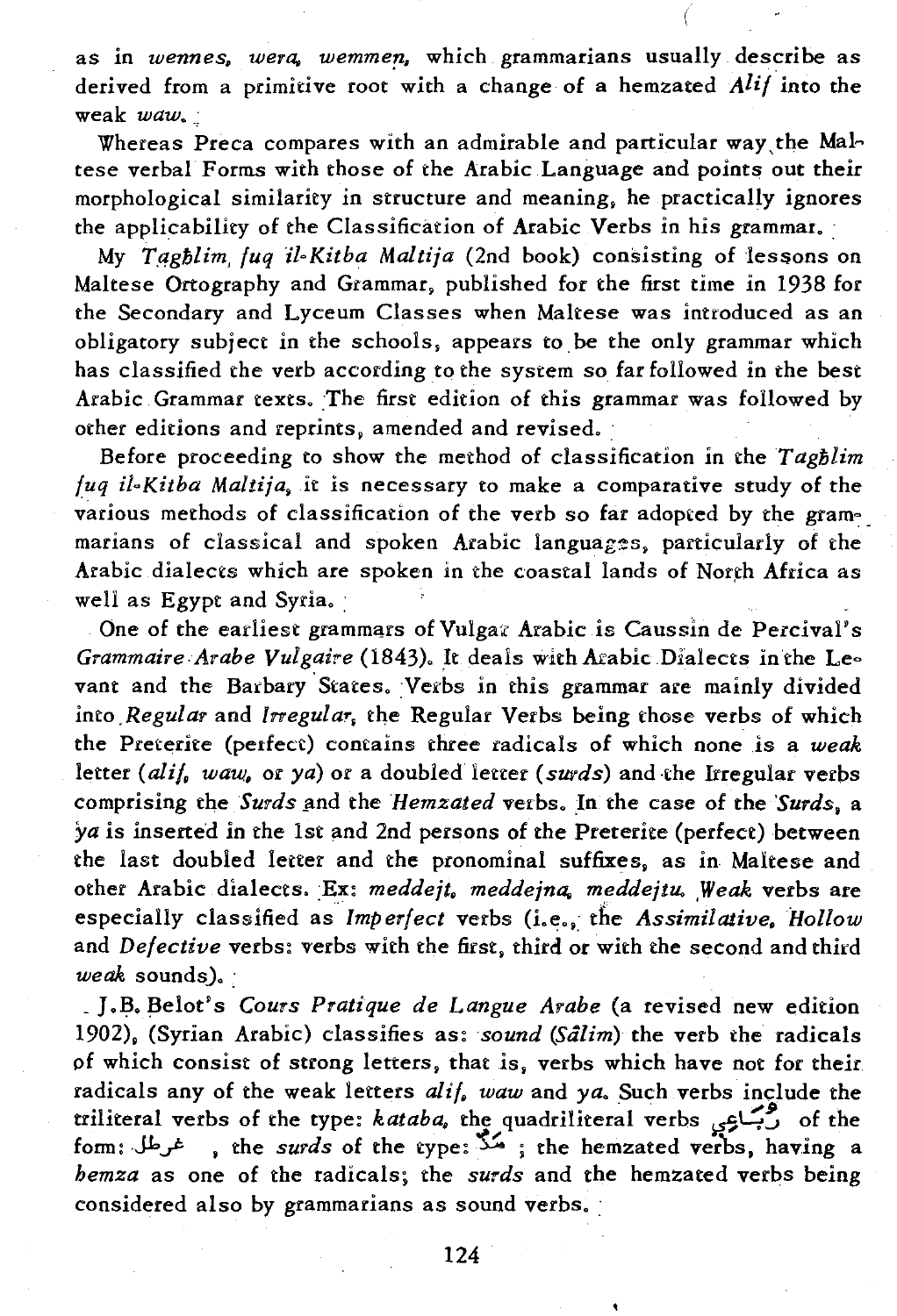The *weak* or *infirm* verbs, having one or more of the letters *waw* or *ya*  as one of their radicals are subdivided into: *Assimilative* having for their first radical a *waw* or a *ya*. **Ex: يَسْمَلُ ;** *Hollow* or *Concave* verbs having for<br>their second radical a *waw* or a *ya*. **Exx.**  $\int_1^1$ ,  $\int_2^1$ ,  $\int_1^1$ , *Defective* their second radical a *wa"-w* or a *ya* .En: •. J\-\*. *;t'--t,* .. *Defective* , " *(ntlqis)* having for their third letters a *waw* or a *ya.* ,Ex: *-Sf* <5'"J.

In *The Spoken Arabic of Mesopotamia* by the Rev. John Van Ess, M.A. (Oxford University Press) verbs are divided into *Regular* and *Irregular*, the Regular comprising verbs which have a regular form equivalent to the paradigm *katab* the radical letters of which are strong; while the Irregular . verbs are (a) those verbs *in* which the root contains one or more *weak*  letters, i.e., *waw, ya, alif;* (b) verbs in which the second and third radicals are the same, *radd*, mess, and (c) verbs containing a *hemza*.

A.O. Green's *A Practical Arabic Grammar* 1901 (Egyptian Arabic) claso sifies the verb into *Regular* and *Irregular*. The *Regular* verbs consist of dissyllabic verbs with strong radicals; the *Irregular* verbs comprising the (a) *Surds* or *Do ubi ed* verbs; (b) *Infirm* or *Imp erfecl* verbs, consisting of verbs with one or more weak radicals; the waw or ya; including the *Hemzated* verbs.

Fr. Alberto Vaccari's L'Arabo Scritto e l'Arabo Parlato in Tripolitania which purports to be a practical elementary grammar of written and spoken Arabic in Tripolitania, and meant to teach Arabic on rather practical lines: does not classify the verbs according to their regular and irregular forms. but simply divides them into sound or weak verbs. Such verbs as *surds*  or *duplicated* verbs, *hemzated* and *weak* 'verbs, are dealt with in great dee tail as regards their inflections.

L'Arabe Parlé Tunisien by J. Clermont (1909) following the same practical method divides verbs inl;o *Sound* and *Weak; sound* verbs comprising verbs with strong radicals; *weak* verbs comprising verbs having the first. second and third weak radicals (waw, ya). The *sound* verbs include also. verbs with *hemza*.

J. Machuel's *Grammaire Elémentaire d'Arabe Régulier*. (1892) which is a manual of Algerian Arabic divides the verbs into *Regular* and *Irregular.* <sup>I</sup> The former comprise verbs the root of which does not contain any weak letters and of which the second and the third radicals are not similar as in the case of the *surds;* the latter comprise the *Surds.* the *Assimilative,*  the *Hollow,* the *Defective* (having for their third radical a weak letter; *waw* or a *ya*) and the *Hemzated* verbs. In this manual an additional classification comes under the heading of *Verbs Doubly Irregu(ar.* these being verbs known as *Assimilative* and *Surds; Assimilative* and *Hollow; Assio milative* and *Defective; Assimilative* and *Hemzated; Assimil ative,* Hem~ *zated* and *Defective; Hemzated* and *Hollow; Hemzated* and *Defective;*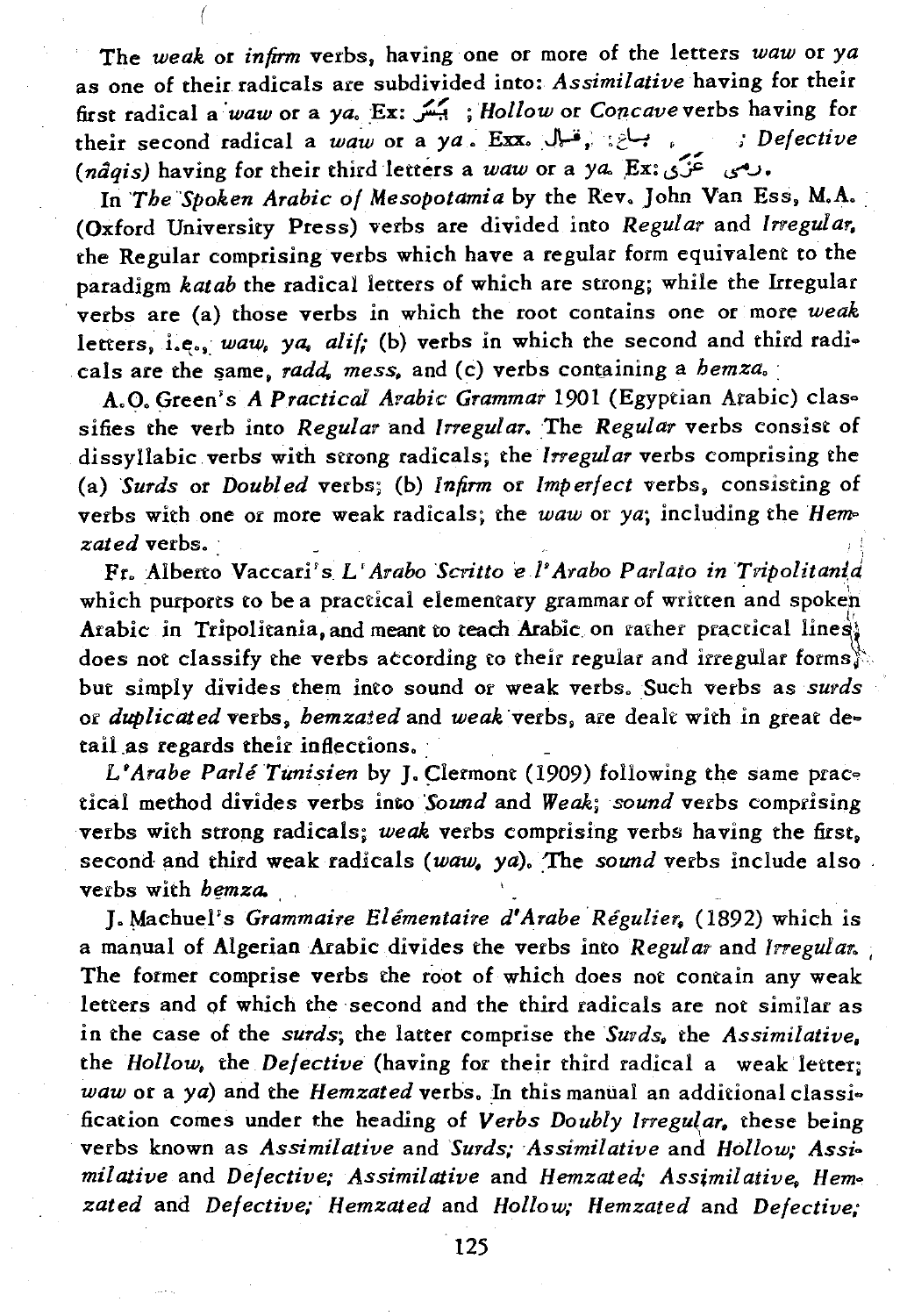*Hollow* and *Hemzated; Hollow* and *Defective* verbs. :

Such irregular verbs are not easily met with in other Arabic dialects. Such verbs as still occur, as they do in Maltese, have in their verbal inflections assumed a simpler form than that of their original classical morphological structure.

M. Gaudefroy-Demombynes et L. Mercier's *Manuel d' Arabe Marocain* follows also the simple practical method we have seen adopted in several other manuals of the Arabic dialects. In the conjugation of the normal verbs and in that of the non-normal verbs, such as the *Surds,* the *Concave*  and the *Hemzated* verbs, including the abnormal quadriliteral verbs, some pecularities are pointed out which make the Moroccan verbal conjugation different from that of classical Arabic and Arabic dialects.

Other grammars of Spoken Arabic published since the last century have more or less adopted a practical, simple method in dealing with the classification of the verb. The difference in the various methods lies mainly in the different principles distinguishing the *Sound* from the *Weak* verb or the *Regular* from the *Irregular* and in avoiding the elaborate system of the classification of the classical verb, which, though interesting from a scholarly point of view, makes the teaching of Spoken Arabic too unnecessarily cumbersome for the ordinary students.

By way of recapitulation, it may be said that such classification is limited to the subdivisions of the Primitive Triliteral and Quadrilateral Verbs, both including the *Sound* and the *Weak* verbs, the form *qatel* (Ar. :

of the triliteral verb being taken as the proto-type of the Maltese Verb, as far as the grammatical classification in the Maltese language is concerned in this particular study.

The following is a synoptical table of the Classification of the Maltese Verb according to the *Tagblim fuq il-Kitba Maltija:* 

### SYNOPTICAL TABLE OF MALTESE VERBS

#### PRIMITIVE FORMS

(Patterns: Qatel; rafa(gh), waqaf; rema(j); tewa(j); radd; sab; kasbar, werwer)

| TRILITERAL                             |                                         | <b>OUADRILITERAL</b>         |                                                                              |
|----------------------------------------|-----------------------------------------|------------------------------|------------------------------------------------------------------------------|
| (gatel, etc.)                          |                                         | (kasbar, etc.)               |                                                                              |
| SOUND                                  | WEAK                                    | SOUND                        | WEAK                                                                         |
| (gatel, etc.)                          | (mexa(i), etc.)                         | (kasbar)                     | (werwer)                                                                     |
| <b>SURD OF DOUBLED</b><br>(radd, mess) | <b>ASSIMILATIVE</b><br>(waqaf, waa(qh)) | <b>HOLLOW</b><br>(tar, miet) | <b>DEFECTIVE</b><br>$(a)$ mexa $(i)$<br>DOUBLY DEFECTIVE<br>$(b)$ tewa $(i)$ |

NOTE: There are no Maltese examples of Trebly Weak or Defective Verbs.

وبصيح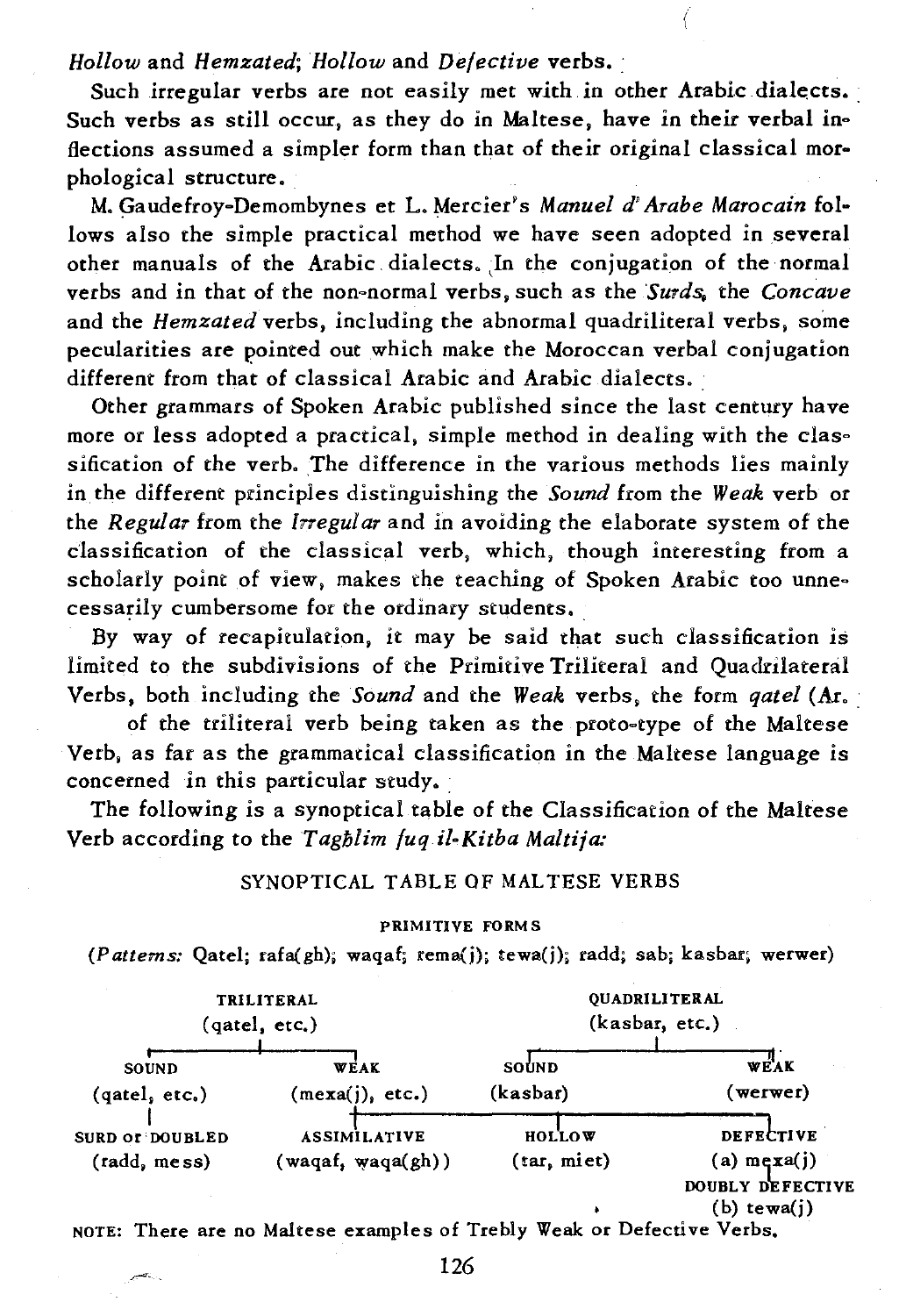It is quite evident that the classification of the Maltese Verb does not follow those of classical Arabic as it is found in some texts of the Arabic language, and that such detailed classification is not followed in any of the Grammars of Vulgar Arabic used in schools. In Maltese, a living spoken language, the classification of the Verb on the model of classical Arabic would serve no useful purpose. Its value would be purely scholarly or theoretical.

The classification of verbs in the *Tagblim fuq il-Kitba Maltija* (2nd book) tackles two controversial groups. These are (a) verbs having 3rd radical *'ayn,* which in the *Tagbrif fuq il6Kitba Maltija* and in Sutcliffe's *Grammar of the Maltese Language* are classified as *Weak,* and (b) *Doubled Verbs* or *Surds* which in the *Tagblim,* are listed with the *Strong* 'verbs *(Sbab)* and more particularly in classical Arabic, as Imperfect Sound verbs, consisting of strong radicals, their original ground-form being presumably that of the ,dyssillabic verbs like: *sadd, batt,* for *sadad. batat,* and their behaviour in their participial inflection being quite identical to the *strong* verbs. Cfr. *merfugb* from *rafa'*, (Ar.  $\leq 0$ ) *maqtul* from *qatel* (Ar.  $\leq 0$ ) and *misdud* from *sadd* (Ar.~~ ) *mabtut* from *batt* (Ar.;; ) quite different from the participial forms of the weak: mith, merbi, although their conjugation in the 1st and 2nd persons, sing, and plur. Perfect Tense is formed on the analogy of the *weak* verbs: *saddejt. saddejtna, saddejtu: battejt, battejna. battejtu.* Sutcliffe classifies them under the separate designation of *Verbs with Reduplicated Middle Radicals,* and the *Tagbrif fuq il-Kitba Maltiid* classifies such verbs with the *Infirm* verbs *(Neqsin)*.

The loss of the *Alif* in the hemzated Arabic' verbs has, in Maltese, as in some Arabic dialects too, evolved an anomalous and irregular verbal form. Cfr. *Kiel* for the Arabic  $\widehat{M}$  (cfr. also Hebrew  $\sum_{k}^{N}$ ); ba(d) for (Ar. ~1) which in the Perfect and Impedttivebehave like Hollow verb,. arid in the Imperfect like a normal hemzated verb, the *Alif,* instead of being assimilated, has been lengthened by way of compensation. Ex: Niekol. *tiekol,* etc. So also in the case of the verb *ba(d); niebu. tiebu,* etc.:

The following are traces of the hemzated verbs which are still found in the spoken language: *amar* (Ar.  $\hat{f}$ ), *emmen* (Ar.  $\hat{f}$ ), and in rare cases with *ya* as first radical. Cfr. *ibies*, *ibbies*; the *ya* in the 2nd form insetting a *w.* Ex: *webbes.* ~ also *wiegeb* from the Arabic ... ..;;I (to answer). In the case of *emmen*, the *Alif* is substituted by *w* in the 2nd form *wemmen*, (to cause to believe).

As an instance of traces of verbs with 2nd hemzated radical we may quote the monosyllabic *ra* (Ar.  $\hat{B}$ ). The verb originally consisting of the stem: *r-alif-y*, the omission of the *alif* in Maltese having caused the contracted form ra. The same contracted form is also traceable in the verb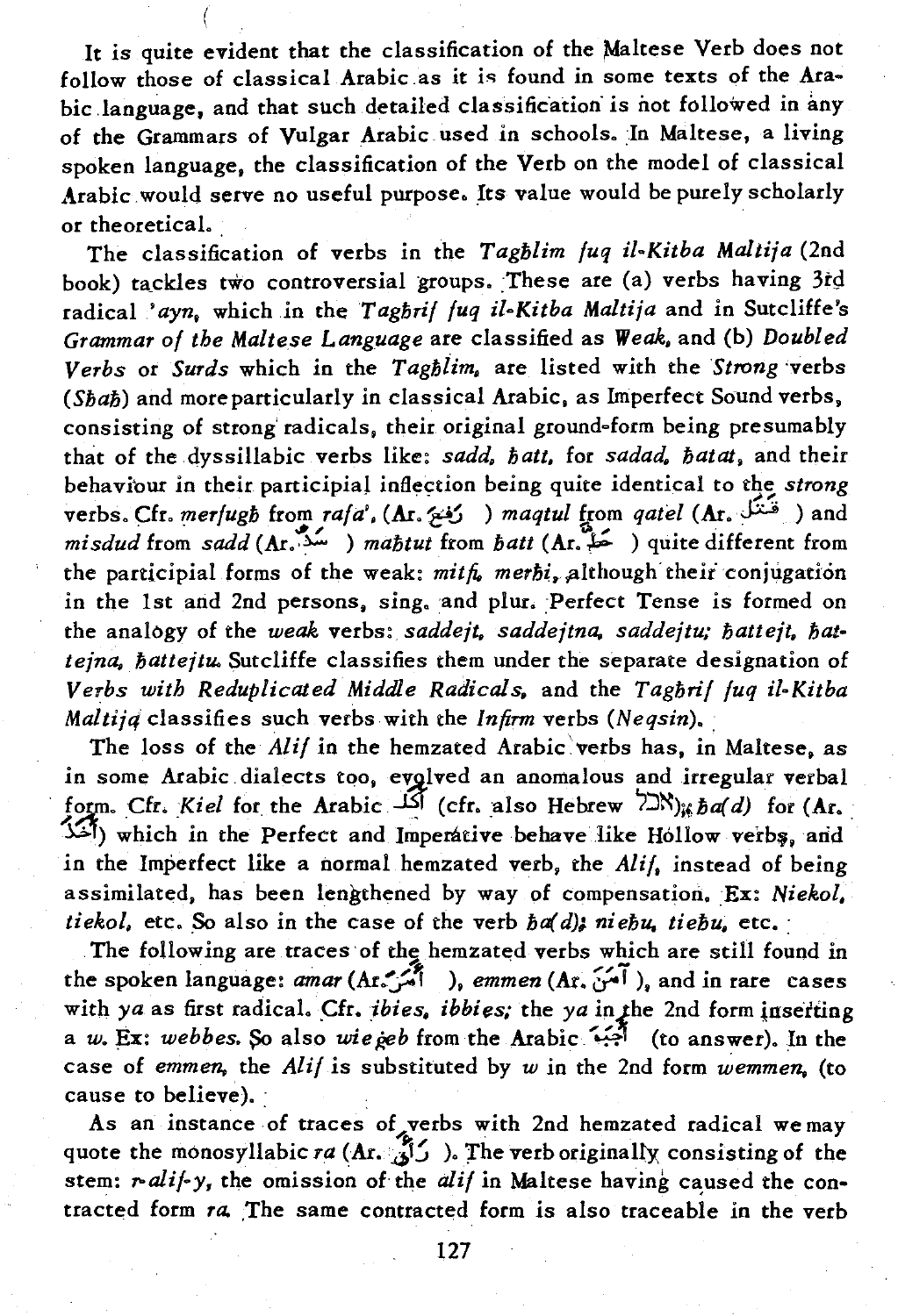*ie* from the original:  $\frac{\partial}{\partial y} \cdot y \cdot a \cdot \frac{\partial}{\partial z} f$ .

Instances of verbs having an *alii* with *hemza* as a third radical are the Maltese verbs *beda* (Ar. المَسْرِ ) and *qara* (Ar.<sup>11</sup>/<sub>2</sub><sup>2</sup>). They are particularly distinguished from their cognate class of weak verbs by the ehding of the vowel *a* in the 1st, 2nd and 3rd persons singular of the Imperfect Tense instead of the characteristic vowel *i* in similar defective verbs. Cfr •*. ibda*  (begin), *tibda*  $\lceil \text{you} \rceil$ , she, begin(s), *jibda* (he begins), and *nimxi* (I walk), *timxi* (you, she walk(s)), *jimxi* (he walks).

An anomaly in the ending of the last vowel of the Imperfect Tense sing~ *is* to be noticed, however, in the case of some weak verbs of the same class which, though having an original *ya* (5) as a third radical, end also in  $a$  in the Imperfect Tense sing. 1st, 2nd and 3rd pers. Cfr. the verbs: dara, nesa, of which the corresponding verbal inflection of the Imperfect Tense, sing. is the following: nidra, tidra, jidra,. ninsa, jinsa. Such verbs have also followed the same final vocalization in the verbal inflection of the plural persons in the same tense as in the case of *weak* verbs with the original *alif* and *hemza* as a third radical. Cfr. nidraw, *tidraw, jidraw;* nino *sew, tinsew. jinsew. ,* 

The discrepancy in the final vocalization of such verbs with a final weak consonant, in my opinion, is to be accounted for by a morpho-phonological development, parallels of which may, perhaps, be met with in some Arabic dialects of the Mediterranean African coastland.

In the case of such *weak* verbs as *tefa*, rema, mexa, etc., having ya as third weak radical, this *ya* is obviously vocalized into the homogeneous vowel sound of *i* in the conjugation of the Imperfect Tense, sing. [Cfr. · Ar.~ *nitf(j)]* the *ya* being elided or absorbed into the preceding vowel sound of  $i$ .

In the case of such *weak* verbs as *beda, qara,* the final *a* representing alif is left unchanged, it being assimilated with the preceding vowel sound of a. By an analogous assimilation other anomalous *weak* verbs of the patterns *dara*, nesa, adopt the same suffix in the Imperfect Tense, the *ya* being replaced by an *alif* or the vowel sound of a.

The morpho-phonological development of the *plural conjugation* of the Imperfect Tense of the two different types of verbs with final weak radical (ya and *alif*) is explained in the following processes: (i) In the case of weak verbs with final ya:, the suffix  $u$  in  $nit/u$  [from  $te[a(j)]$  stands for *nitfju* (Cfr. the pattern *nirkbu*), the *ya* being elided or phonetically absorbed. (ii) In the case of *weak* verbs with final original *alif* (including some anomalous *weak* verbs with final *ya,* replaced by an identical a in the sing. persons of the Imperfect Tense) the suffix is the diphthong *aw*  when the vowel sequence in the stem is  $a-a$  and the diphthong *ew* when